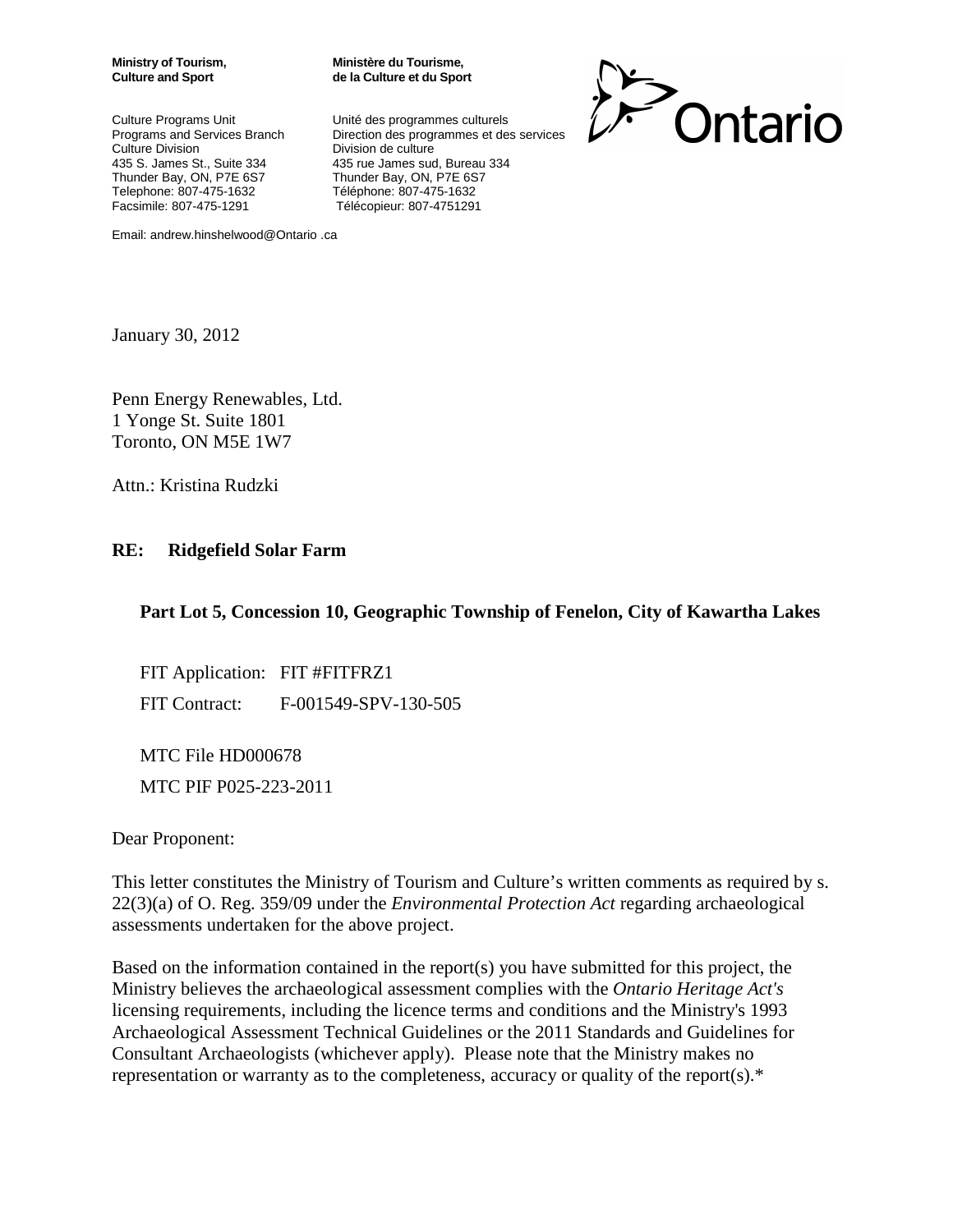Archaeological Assessment Report Entitled*, Stage 1 and 2 Archaeological Assessment of the Penn Energy - Ridgefield Solar Project, Part Lot 5, Concession 10, Geographic Township of Fenelon, City of Kawartha Lakes (FIT - FITFRZI),* dated December 20, 2011, received MTCS Toronto Office, December 23, 2011, recommends the following:

The presence of a single diagnostic artifact does not constitute a site or warrant further archaeological investigation as per Standard 1, Section 2.2 of the 2011 MTC Standards and Guidelines. As no other material was found, either associated with the artifact recovered or otherwise, it is therefore the recommendation of this report that full clearance of the subject property as outlined in this report be granted.

The Ministry is satisfied with these recommendations.

This letter does not waive any requirements which you may have under the Ontario *Heritage Act*. A separate letter addressing archaeological licensing obligations under the Act will be sent to the archaeologist who completed the assessment and will be copied to you.

This letter does not constitute approval of the renewable energy project. Approvals of the project may be required under other statutes and regulations. It is your responsibility to obtain any necessary approvals or licences.

Please feel free to contact me if you have questions or require additional information.

Sincerely,

aHinshelwood.

Andrew Hinshelwood Archaeology Review Officer

cc. L. Jackson Northeastern Archaeological Associates PO Box 493 Port Hope, ON L1A 3Z4

\* In no way will the Ministry be liable for any harm, damages, costs, expenses, losses, claims or actions that may result: (a) if the Report(s) or its recommendations are discovered to be inaccurate, incomplete, misleading or fraudulent; or (b) from the issuance of this letter. Further measures may need to be taken in the event that additional artifacts or archaeological sites are identified or the Report(s) is otherwise found to be inaccurate, incomplete, misleading or fraudulent.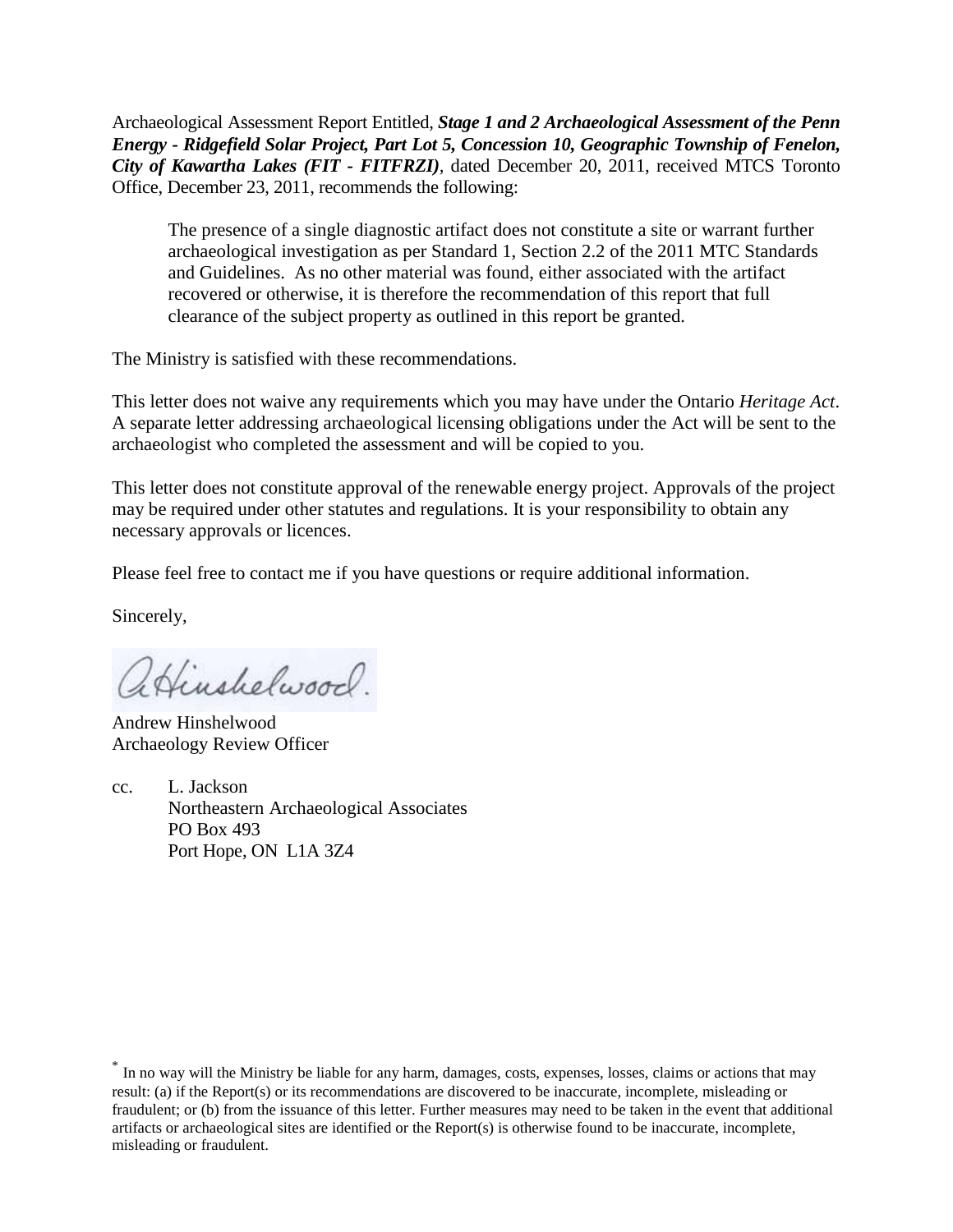# STAGE 1 AND 2 ARCHAEOLOGICAL ASSESSMENT OF THE PENN ENERGEY - RIDGEFIELD SOLAR PROJECT, PART LOT 5, CONCESSION 10, GEOGRAPHIC TOWNSHIP OF FENELON, CITY OF KAWARTHA LAKES.

FIT Application # FIT-FITFRZ1 FIT Contract F-001549-SPV-130-505

For: Penn Energy Renewables, Ltd.

> US Address: 620 Righters Ferry Road Bala Cynwyd PA 19004 Ph: 610-668-0300

Canadian Address: 1 Yonge Street, Suite 1801 Toronto, Ontario M5E 1W7

From: Northeastern Archaeological Associates Ltd. Licenced to: Dr. Lawrence Jackson (P-025) PIF#: P-025-223-2011

December 20, 2011

Northeastern Archaeological Associates Limited P.O. Box 493, Port Hope, Ontario L1A 3Z4 905-342-3250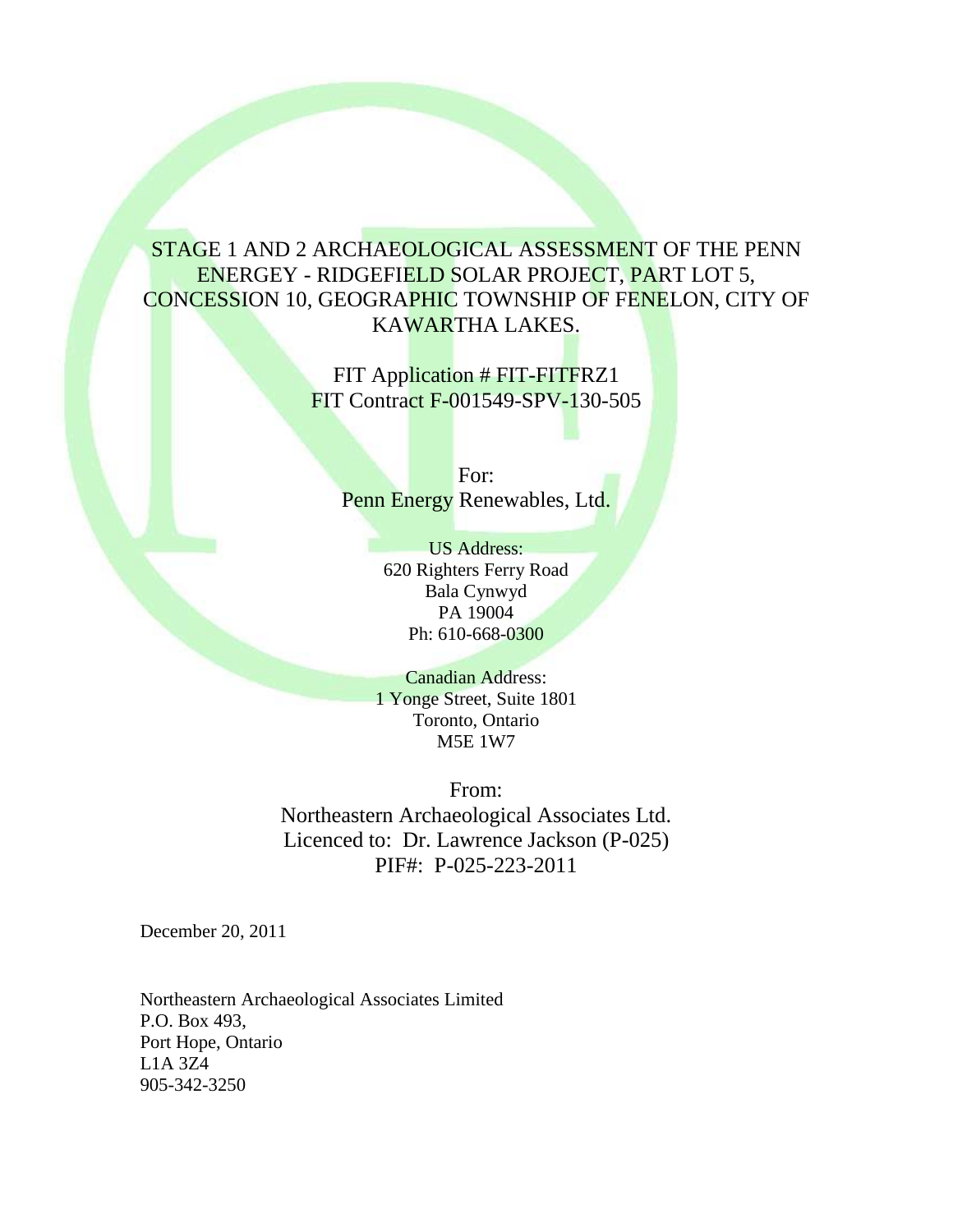## EXECUTIVE SUMMARY

In the spring of 2011, Northeastern Archaeological Associates Limited was contacted by Penn Energy Renewables Ltd. requesting that, in compliance with the requirements outlined by the MTC and the Renewable Energy Approval Regulation (O.Reg. 359/09), an archaeological assessment be conducted in part of Lot 5, Concession 10 in the Geographic Township of Fenelon, City of Kawartha Lakes, Ontario, at the location of the proposed 25 hectare Ridgefield Solar Energy Generation Facility. The property is located north of the Town of Lindsey on Kennedy Bay Road. Stage 1 research conducted in relation to this property indicates that it is of high archaeological potential, as outlined by the *Ministry of Tourism and Culture*, due to its topography, proximity to water sources, and areas of historic development. All Stage 2 testing on this property therefore took place at high potential (5 meter) intervals. The proposed development lands consist of open hay/pasture fields with a small amount of barnyard and bordering forest. The development area of the property was therefore surveyed using a combination of pedestrian survey in the open fields, and test-pit survey in the forested areas and unploughable pasture areas in accordance with Ministry standards (MTC S&G, 2011). Testing was conducted under clear conditions in the Summer and Fall of 2011. This survey resulted in the recovery of a single groundstone tool. Concentrated survey did not locate any associated cultural material. Consequently, it is the recommendation of Northeastern Archaeological Associates Limited that the development property be cleared for development. If any archaeological resources should be discovered during the course of development, all excavation must stop immediately and an archaeologist must be contacted.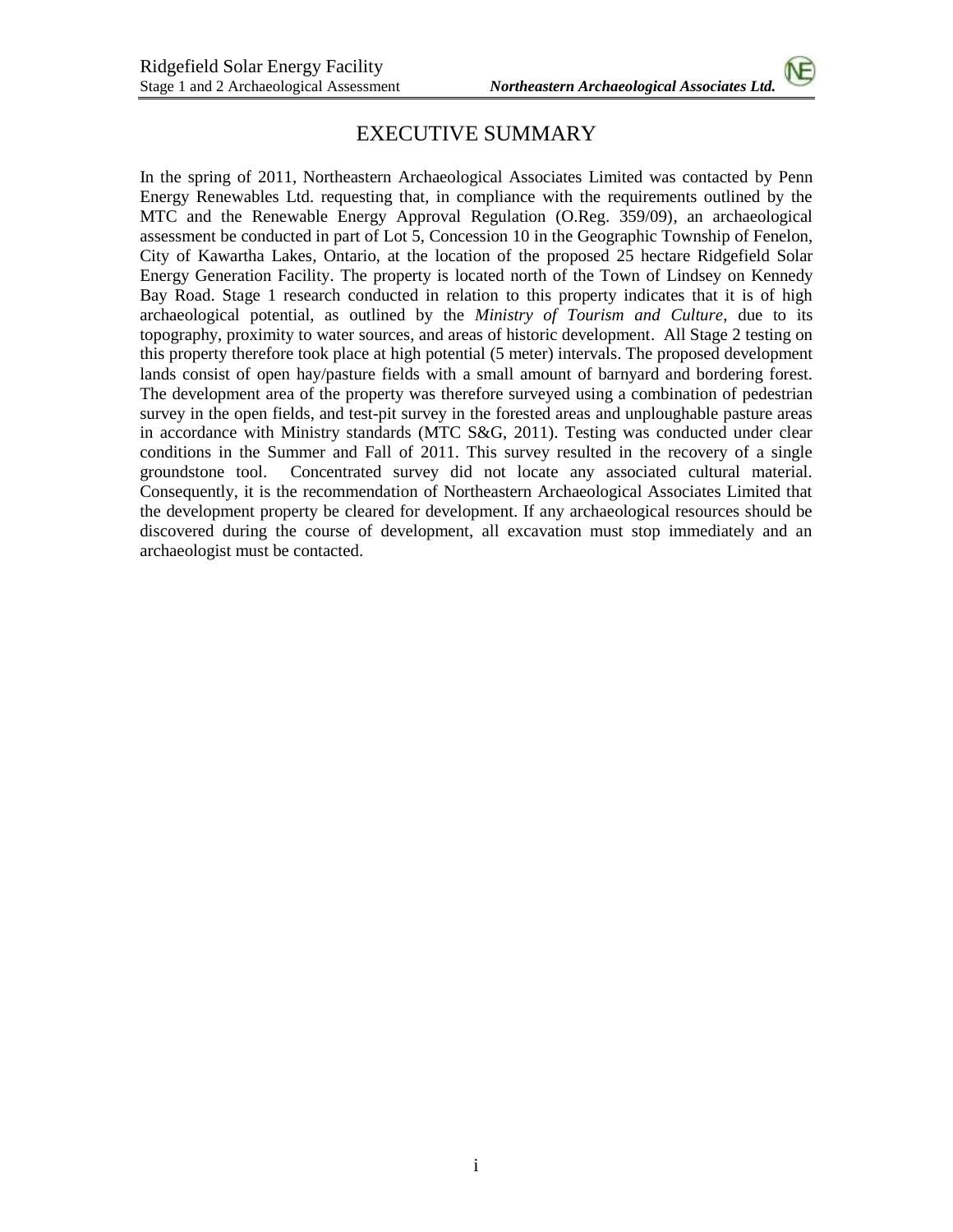# TABLE OF CONTENTS

|                                                                         | Page           |  |
|-------------------------------------------------------------------------|----------------|--|
|                                                                         |                |  |
|                                                                         | 11             |  |
|                                                                         | 1              |  |
|                                                                         | 1              |  |
|                                                                         | 1              |  |
|                                                                         | $\mathbf 1$    |  |
|                                                                         | $\overline{2}$ |  |
|                                                                         | $\overline{c}$ |  |
| 3                                                                       |                |  |
|                                                                         | 3              |  |
|                                                                         | 3              |  |
|                                                                         | 3              |  |
|                                                                         | $\overline{4}$ |  |
|                                                                         | 5              |  |
| Image 9.1: Oriented SE, Test-Pit Survey in Forested Area Bordering      |                |  |
|                                                                         | 5              |  |
| Image 9.2: Oriented NW, Test-Pit Survey on Forested Slope Edge in       |                |  |
|                                                                         | 5              |  |
| Image 9.3: Oriented E, Test-Pit Survey in Hay Field/Pasture in Northern |                |  |
|                                                                         | 6              |  |
| Image 9.4: Photo Showing Thin Sod Layer and Shallow Limestone Horizon   |                |  |
|                                                                         | 6              |  |
| Image 9.5: Oriented N, Test-Pit Survey in Enclosed Barnyard in Central  | 7              |  |
| Image 9.6: Oriented NW, Area of Permanent Surface Water in Central      |                |  |
|                                                                         | $\overline{7}$ |  |
|                                                                         | 8              |  |
|                                                                         | 8              |  |
| Image 9.9: Oriented NE, Pedestrian Survey of Field South of House       | 9              |  |
| Image 9.10: Groundstone Adze Fragment Found in Field West of Barn       | 9              |  |
|                                                                         | 10             |  |
|                                                                         | 10             |  |
| Map 10.2: Current Draft Plan of Solar Facility (Provided by Penn        |                |  |
|                                                                         | 11             |  |
| Map 10.3: Stage 2 Methodology Overlaid on Draft Plan and Aerial Photo   |                |  |
| (Original Provided by Penn Energy Renewables, Ltd.)                     | 12             |  |
| Map 10.4: 1881 Historic Atlas Map Showing Location of Development       |                |  |
| Property (After Belden & Co. 1881, Alexander Pub. 2000)                 | 13             |  |
| Map 10.5: 1916 Historic Atlas Map Showing Location of Development       |                |  |
| Property (After Belden & Co. 1881, Alexander Pub. 2000)                 | 14             |  |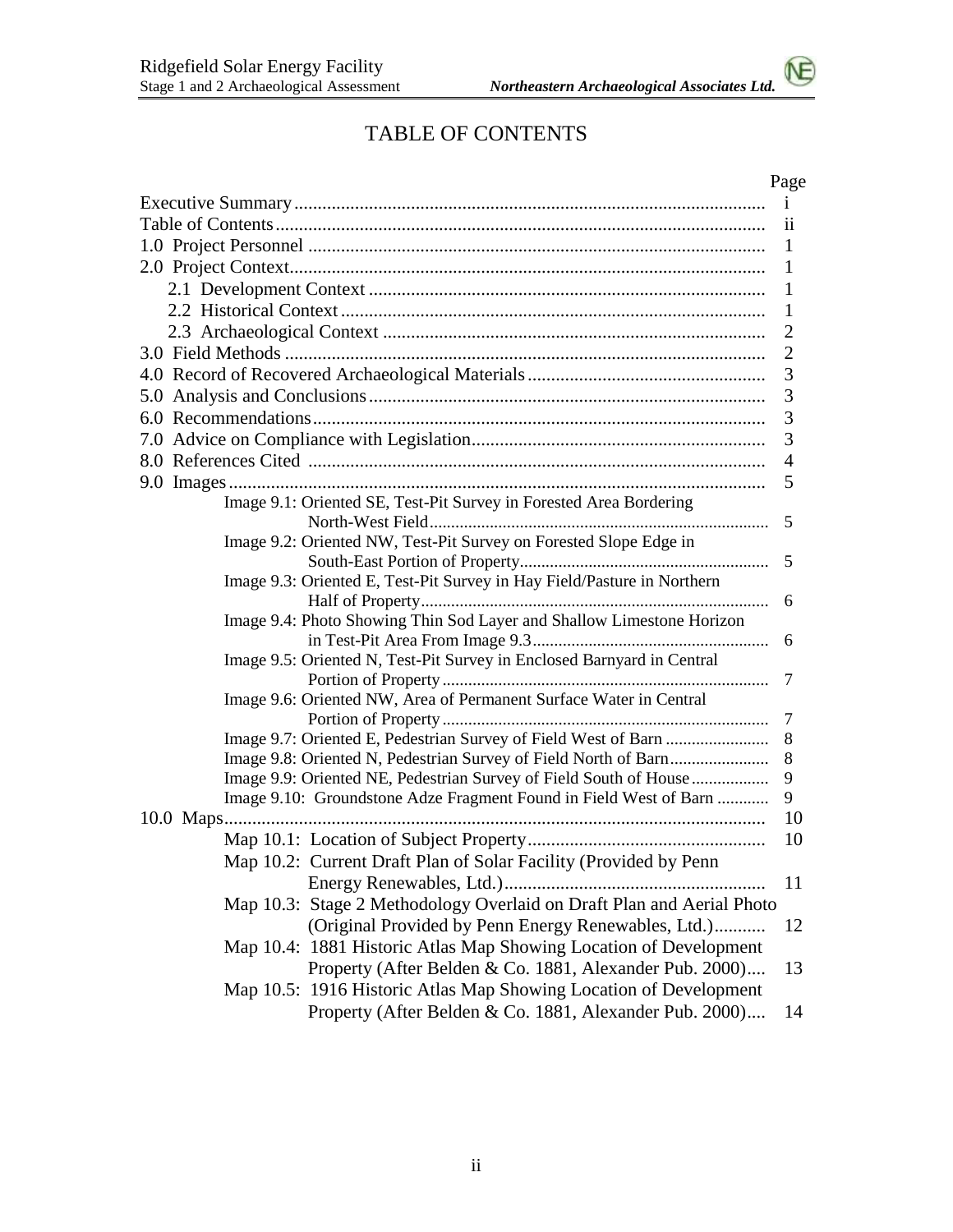## 1.0 PROJECT PERSONNEL

| <b>Project Director:</b>        | Dr. Lawrence Jackson (P-025)                    |
|---------------------------------|-------------------------------------------------|
|                                 |                                                 |
| <b>Field Supervisor:</b>        | Marika Atfield (R-333)                          |
|                                 |                                                 |
| <b>Principal Researcher and</b> | Marika Atfield (R-333)                          |
| <b>Report Preparation:</b>      |                                                 |
|                                 |                                                 |
| <b>Field Assistants:</b>        | Justin Tighe (Northeastern Arch.)               |
|                                 | Myles Allen (Northeastern Arch.)                |
|                                 | Kris Martin (Northeastern Arch.)                |
|                                 | Tracy Yeo (Northeastern Arch., Alderville First |
|                                 | Nation)                                         |

## 2.0 PROJECT CONTEXT

#### **2.1 Development Context**

In compliance with the Ontario Ministry of Tourism and Culture requirements regarding land development, a contract to carry out a pre-approval Stage 1 to 2 archaeological assessment of the proposed Ridgefield Solar Generation Facility was awarded to Northeastern Archaeological Associates Limited by Penn Energy Renewables on March 22, 2011. The property in question consists of approximately 25 hectares of primarily ploughed crop fields with some forest and unploughable pasture on the south side of Sturgeon Lake (see Map 1). The majority of the property was recently in active use. The proposed development includes installation of solar arrays over the bulk of the open areas as shown in the development plan (Map 10.2). A brick farmhouse of late  $19<sup>th</sup>$ century construction, barn and outbuildings are present within this parcel of land, but the project location boundary has been adjusted to allow a sufficient buffer around these buildings (Map 10.2). Permission to enter the property was granted by the proponent. This report represents a complete record of all activities conducted in relation to the site.

## 3.0 **Historical Context**

The subject property is the former Township of Fenelon, Victoria County, Ontario The 1881 Historic Atlas map for the area does not associate a name with the subject property or the majority of the surrounding parcels (see Map 10.4). (Belden & Co. 1881, Alexander Pub. 2000). The 1892 Rural Directory for Victoria County for the Township of Fenelon lists James Brien as the freeholder of lot 5 concession 10. This is consistent with the 1916 Fenelon map which shows a Jas O'Brien as the owner (Belden & Co. 1881, Alexander Pub. 2000). These are very probably the same person, as there is only a slight difference in the names.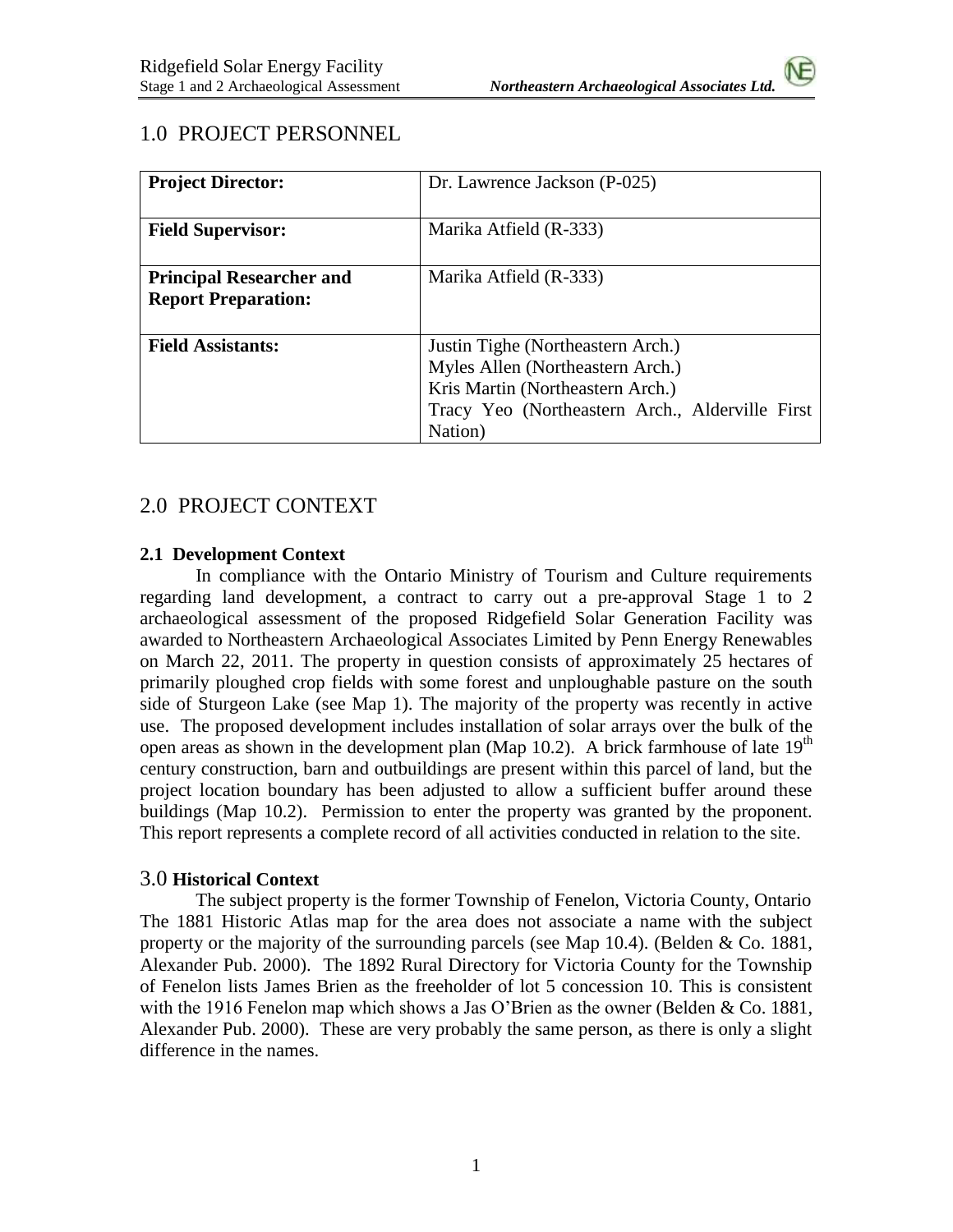#### **2.3 Archaeological Context**

The subject property is located in the Peterborough Drumlin Field physiographic region of southern Ontario (Chapman and Putnam 1973). The Peterborough Drumlin Field is a rolling till plain of about 1,750 square miles lying between the Oak Ridges Moraine and the shallow overburden on the Black River Limestone Plain. With the City of Peterborough as its geographic center, it includes about 3,000 drumlins as well as numerous drumlinoid hills and surface flutings of glacial drift cover. Trenton limestone underlies most of the area. Dominant area soils are Otonabee Loam and Bondhead Loam. Soils are generally stony due to uplifting of the calcareous lower horizon by ploughing. Locally, the subject property in an area of drumlinized till plain, just south of the Dummer Morraine till plain, and east of a large glacial esker. (Chapman and Putnam 1973). Limestone bedrock is very close to the surface over much of the property and is visible on exposed slopes to the north, north-west, and south-east of the development area. This shallow horizon of broken limestone impeded ploughing in one open area of the development property. A brick farmhouse likely dating to the late  $19<sup>th</sup>$  century, as well as a barn and associated outbuildings are present on the parcel but are excluded from the development area (Project Location Boundary, Map 10.2).

A search of the archaeological sites data base of the Ontario Ministry of Tourism and Culture by data co-ordinator Robert von Bitter on May 02, 2011 did not revealed the existence of any registered sites within a 2km radius of the subject property.

## 3.0 FIELD METHODS

This property is considered high potential according to the 2011 standards set out for Consultant Archaeologists by the Ministry of Tourism and Culture, due to its proximity to Sturgeon Lake, as well as its elevated topography and proximity to areas of historic development. In accordance with these standards, all testable portions of the property were surveyed at a high potential 5 meter test interval. Testing methodology and location/orientation of work photos is illustrated in Map 10.2

Approximately 88% of the development property was crop fields and pasture suitable for ploughing as per Standards 1-6, Sec 2.1.1 (MTC, 2011), and was therefore surface surveyed. Please refer to Images 9.7, 9.8, and 9.9.

Approximately 10% consisted of forest bordering the fields (Stand. 1.a. Sec. 2.1.2, MTC 2011), as well as an area of hay field/pasture which had not been cultivated in the recent past and was considered to be too heavily compacted and stony to be suitable for ploughing as per Standard 2.b. Sec. 2.1.2 (MTC, 2011). These areas were therefore assessed using test-pit survey. An enclosed barnyard directly south of the barns was also shovel tested due to its small size, high rock content and existing buried drainage tile (Stand.1.b.e., Sec 2.1.2, MTC 2011). All shovel tests were of a minimum diameter of 30cm, and were excavated into the first 5cm of sterile subsoil. Test-pits were examined for evidence of cultural features, stratigraphy, or signs of disturbance. Soil from test-pits was processed using 6mm mesh rocker screens. All units were backfilled. Images 9.1 and 9.2 shows testing in wooded areas while Image 9.3 shows testing in the open pasture and Image 9.4 shows the stony consistency of the soil in this area. Image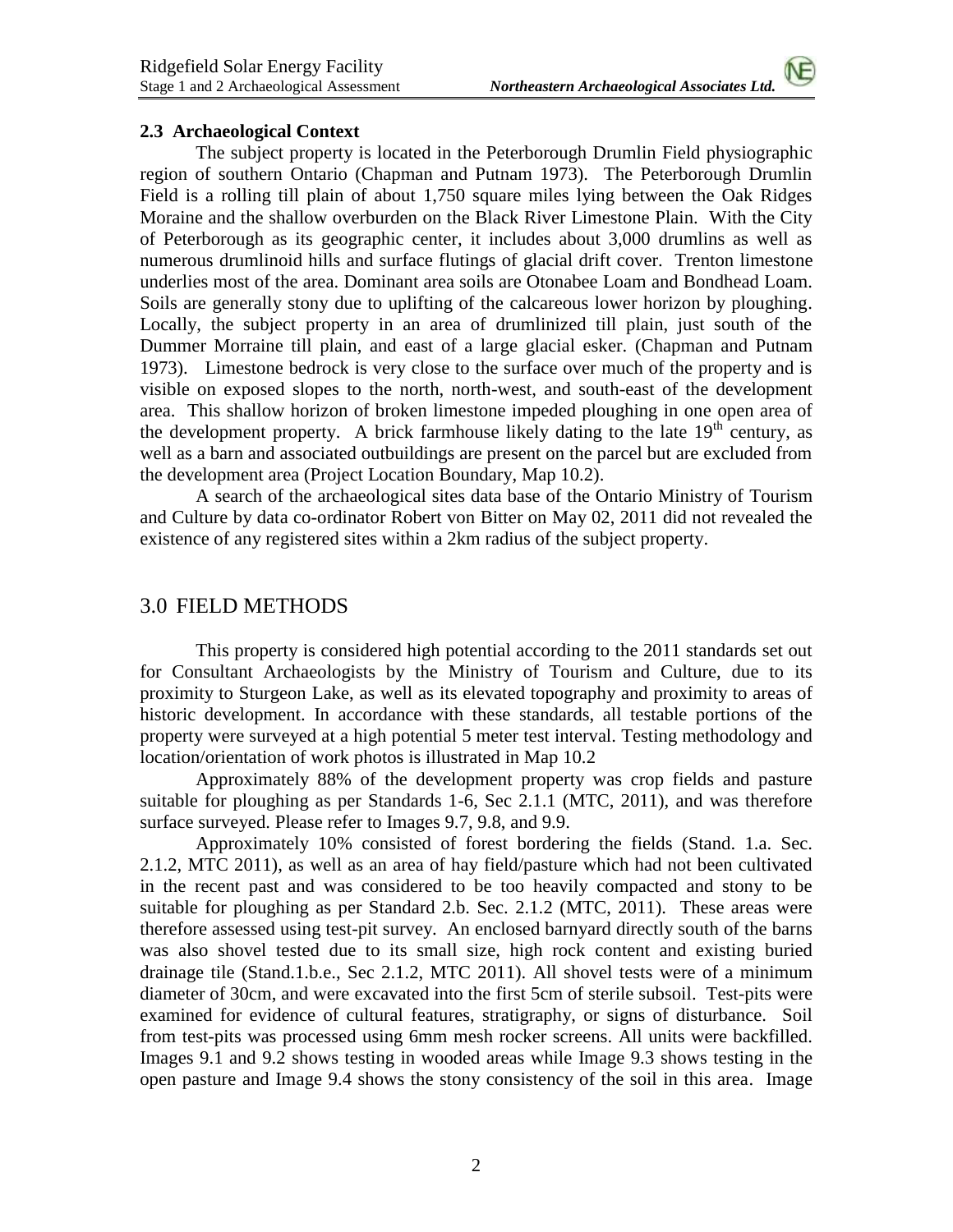9.5 shows shovel testing within the enclosed barnyard; please note concrete platform and access well to drainage tile bed.

Pedestrian survey in the ploughed field west of the existing barn recovered a single groundstone tool (Image 9.10). Survey intervals were reduced to 1m, and an intensified surface survey was undertaken in a 20m radius around the find-spot as per Stand. 7, Sec. 2.1.1 (MTC, 2011). No additional material was recovered as a result of this intensified search. Please refer to Map 10.2 for the location of this find-spot.

The remaining 2% of the property was covered in surface water. This area, adjacent to the enclosed barnyard in the centre of the property was exempted from testing as per Stand. 2.a.i., Sect. 2.1 (MTC, 2011). Please refer to Image 9.6 for a photo of this area.

Field testing was conducted on July 29, August 2, 9, 10, and 12, and October 29 of 2011.

## 4.0 RECORD OF RECOVERED ARCHAEOLOGICAL MATERIALS

A single groundstone hand adze fragment (Image 9.10) of uncertain affinity was found during pedestrian survey of the field immediately west of the barn. No other cultural material was recovered on the property.

## 5.0 ANALYSIS AND CONCLUSIONS

Stage 2 archaeological testing of the subject property conducted in accordance with the Standards and Guidelines outlined by the Ministry of Tourism and Culture resulted in the recovery of a single diagnostic artifact. Subsequent surface survey at 1m intervals failed to locate any associated material. It is the conclusion of this report that the item recovered represents an isolated find spot.

## 6.0 RECOMMENDATIONS

The presence of a single diagnostic artifact does not constitute a site or warrant further archaeological investigation as per Standard 1, Section 2.2 of the 2011 MTC Standards and Guidelines. As no other material was found, either associated with the artifact recovered of otherwise, it is therefore the recommendation of this report that full clearance of the subject property as outlined in this report be granted.

## 7.0 ADVICE ON COMPLIANCE WITH LEGISLATION

**a.** This report is submitted to the Minister of Tourism and Culture as a condition of licencing in accordance with Part VI of the *Ontario Heritage Act*, R.S.O. 1990, c 0.18. The report is reviewed to ensure that it complies with the standards and guidelines that are issued by the Minister, and that the archaeological fieldwork and report recommendations ensure the conservation, protection and preservation of the cultural heritage of Ontario. When all matters relating to archaeological sites within the project area of a development proposal have been addressed to the satisfaction of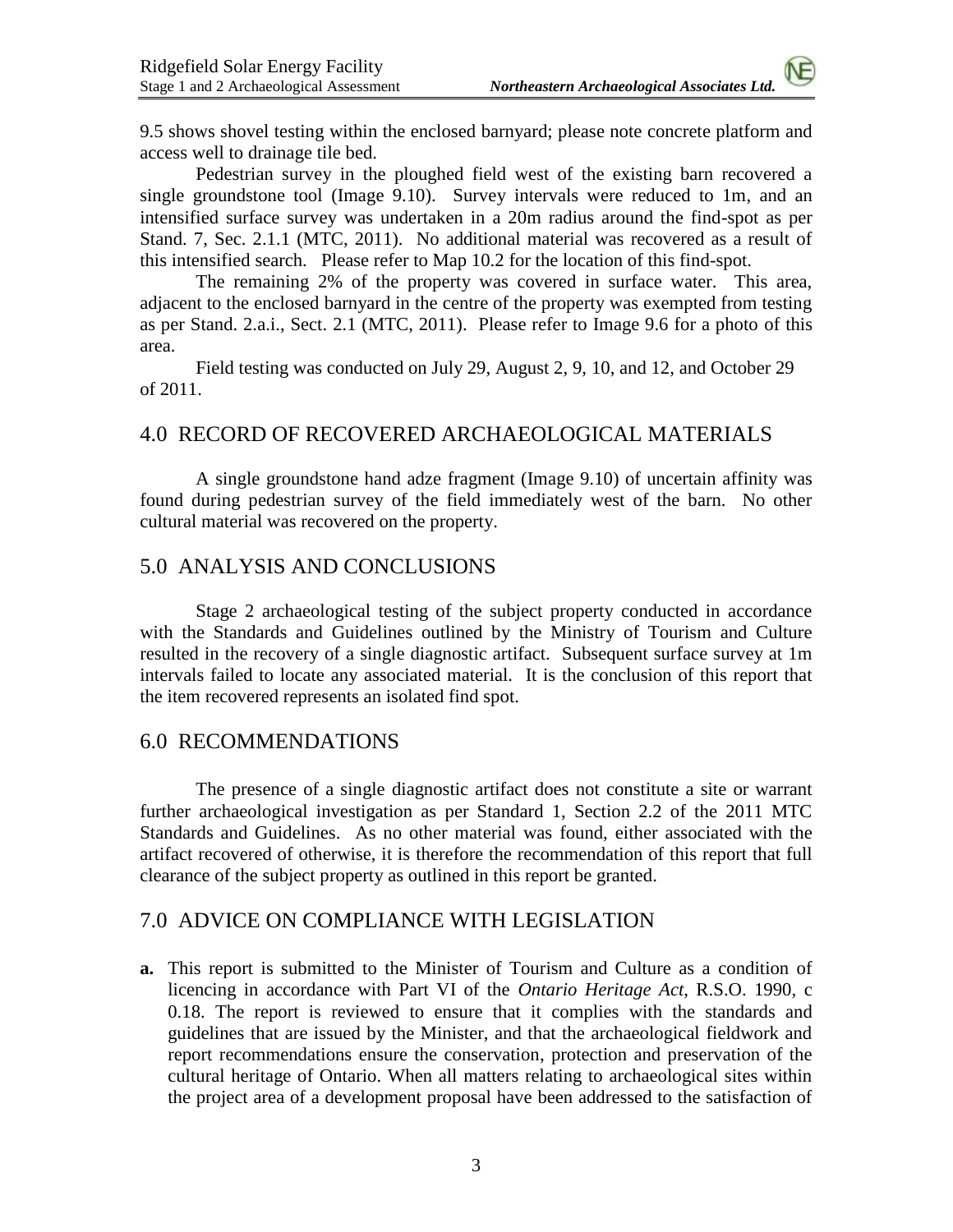the Ministry of Tourism and Culture, a letter will be issued by the ministry stating that there are no further concerns with regard to alterations to archaeological sites by the proposed development.

- **b.** It is an offence under Sections 48 and 69 of the *Ontario Heritage Act* for any party other than a licenced archaeologist to make any alteration to a known archaeological site or to remove any artifact or other physical evidence of past human use or activity from the site, until such time as a licensed archaeologist has completed archaeological fieldwork on the site, submitted a report to the Minister stating that the site has no further cultural heritage value or interest , and the report has been filed in the Ontario Public Register of Archaeology Reports referred to in Section 65.1 of the *Ontario Heritage Act*.
- **c.** Should previously undocumented archaeological resources be discovered, they may be a new archaeological site and therefore subject to Section 48 (1) of the *Ontario Heritage Act*. The proponent or person discovering the archaeological resources must cease alteration of the site immediately and engage a licenced consultant archaeologist to carry out archaeological fieldwork, in compliance with Section 48 (1) of the *Ontario Heritage Act*.
- **d.** The *Cemeteries Act*, R.S.O. 1990 c. C.4 and the *Funeral, Burial and Cremation Services Act*, 2002, S.O. 2002, c.33 (when proclaimed in force) require that any person discovering human remains must notify the police or coroner and the Registrar of Cemeteries at the Ministry of Consumer Services.

Archaeological sites recommended for further archaeological fieldwork or protection remain subject to Section 48 (1) of the *Ontario Heritage Act* and may not be altered, or have artifacts removed from them, except by a person holding an archaeological licence.

# 8.0 REFERENCES CITED

## Belden, H. and Co.

- 1881 **Illustrated Historical Atlas of the Counties of Northumberland and Durham, Ont.** Toronto.
- 2000 Millennium Edition with additions, Edited by E. Phelps, Alexander Publishing, Ancaster, ON.

## Chapman, L.J. and D.F. Putnam

1973 **The Physiography of Southern Ontario**. 2nd Edition, Toronto.

## MTC

2010, **Standards & Guidelines for Consultant Archaeologists**. Queens Printer for Ontario.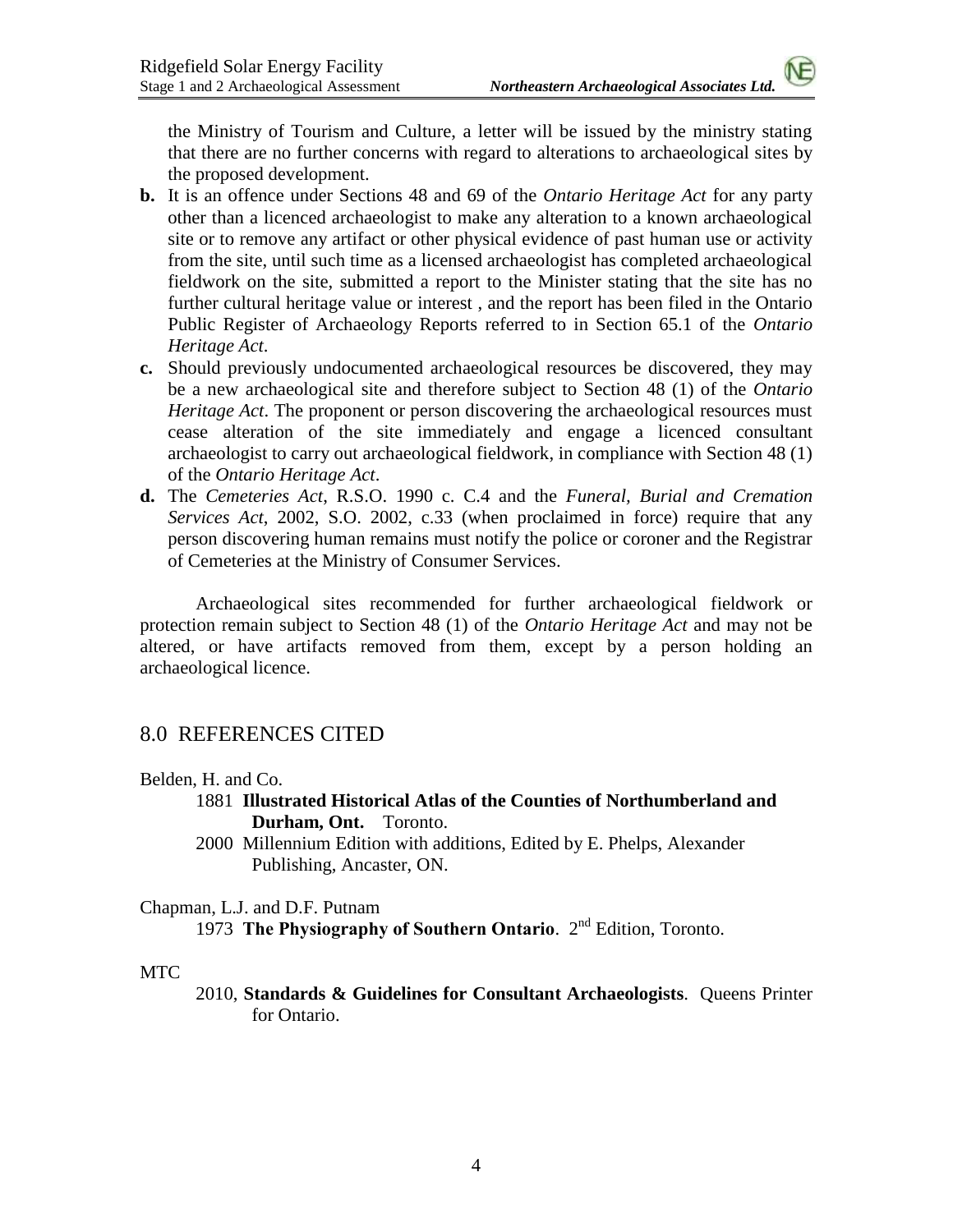# 9.0 IMAGES



Image 9.1: Oriented SE, Test-Pit Survey in Forested Area Bordering North-West Field



Image 9.2: Oriented NW, Test-Pit Survey on Forested Slope Edge in South-East Portion of Property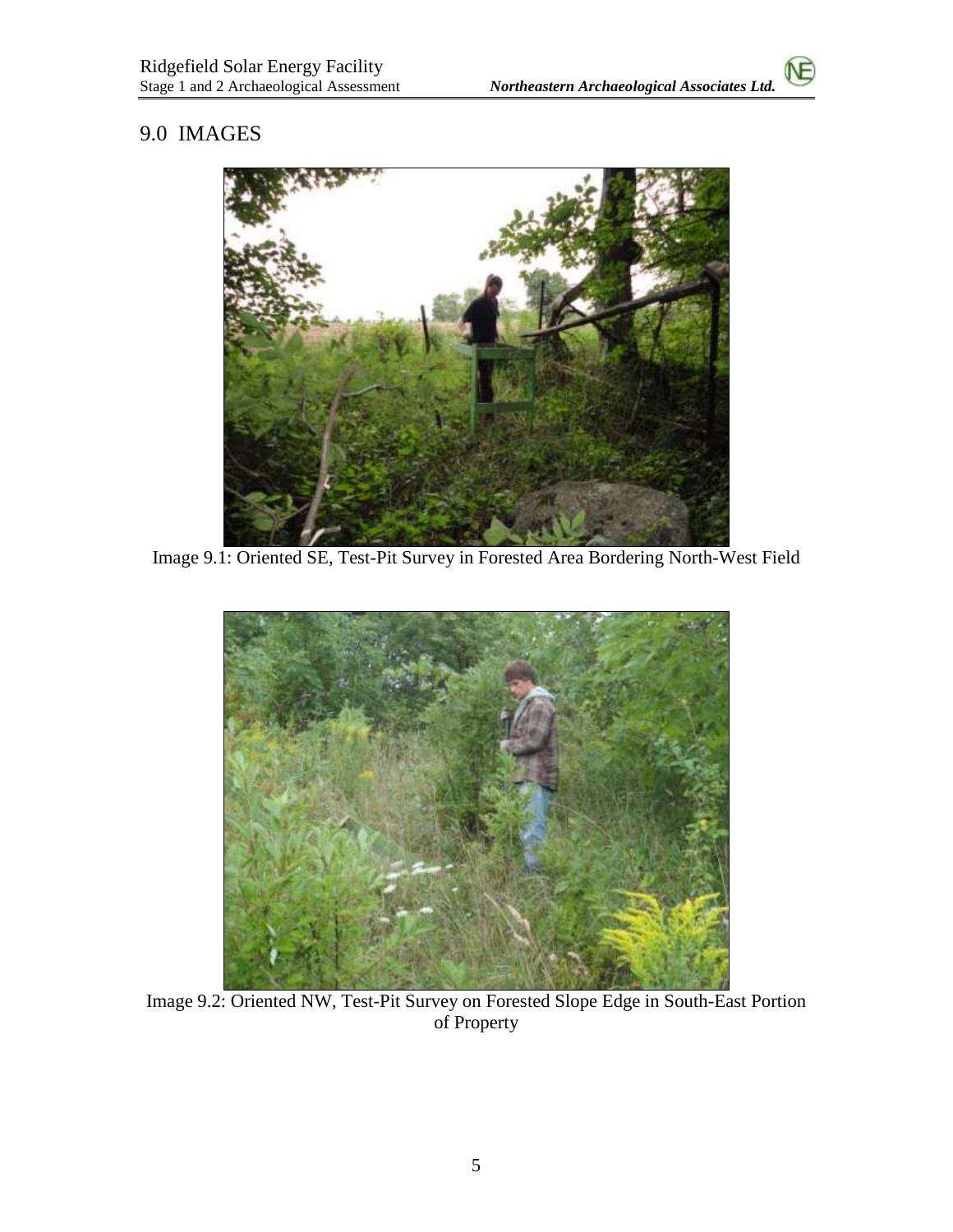

Image 9.3: Oriented E, Test-Pit Survey in Hay Field/Pasture in Northern Half of Property



Image 9.4: Photo Showing Thin Sod Layer and Shallow Limestone Horizon in Test-Pit Area From Image 9.3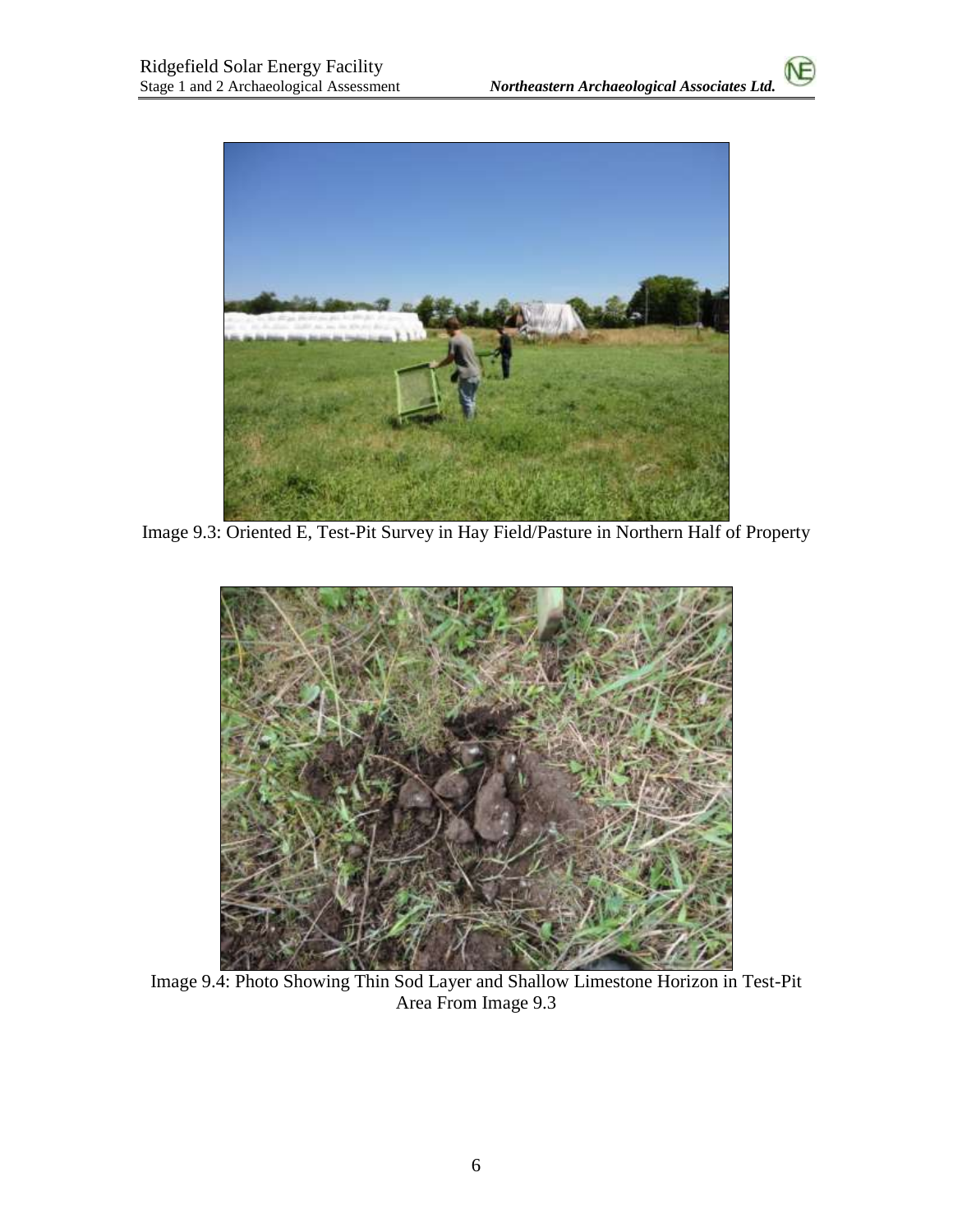

Image 9.5: Oriented N, Test-Pit Survey in Enclosed Barnyard in Central Portion of Property



Image 9.6: Oriented NW, Area of Permanent Surface Water in Central Portion of Property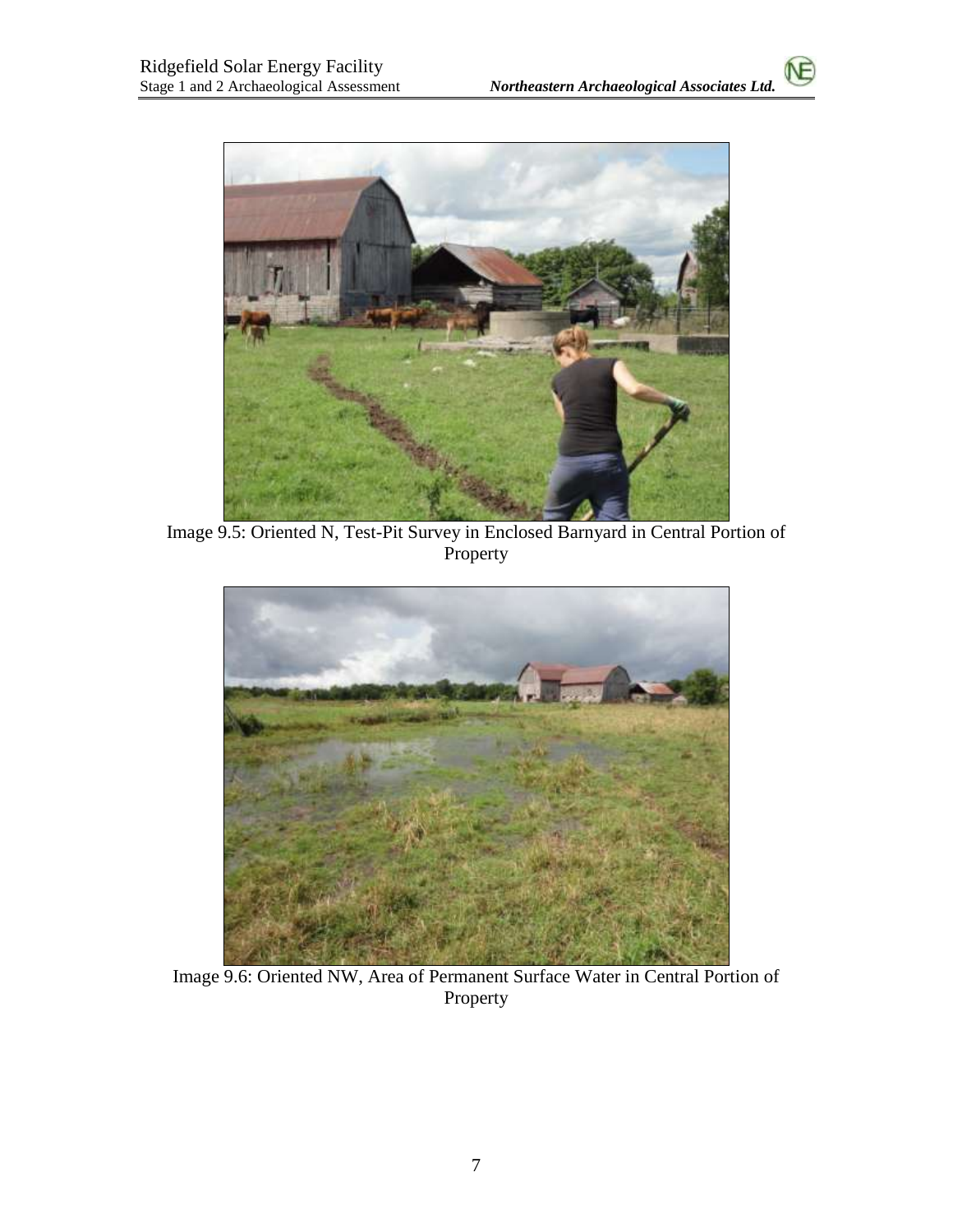۱F



Image 9.7: Oriented E, Pedestrian Survey of Field West of Barn



Image 9.8: Oriented N, Pedestrian Survey of Field North of Barn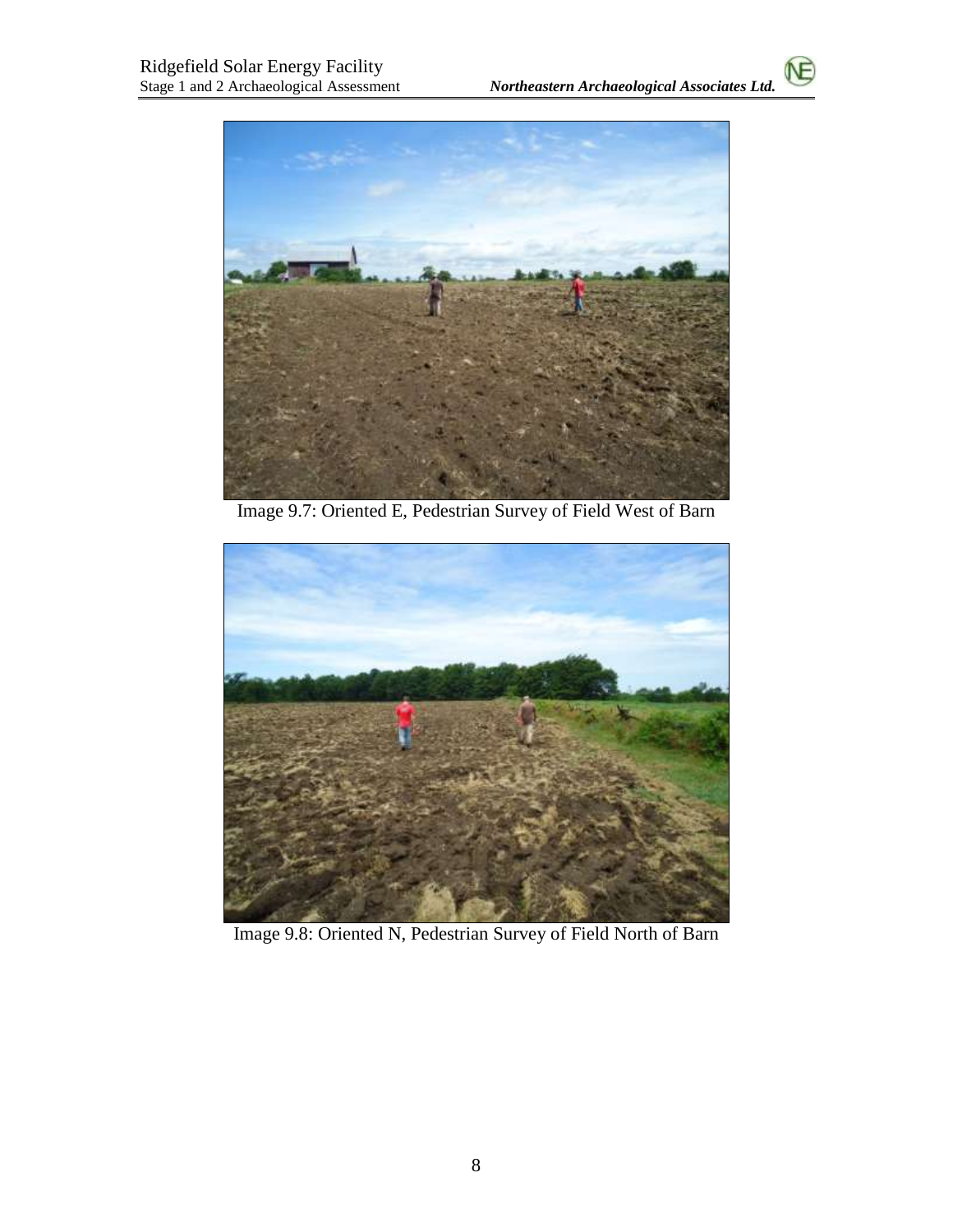

Image 9.9: Oriented NE, Pedestrian Survey of Field South of House



Image 9.10: Groundstone Adze Fragment Found in Field West of Barn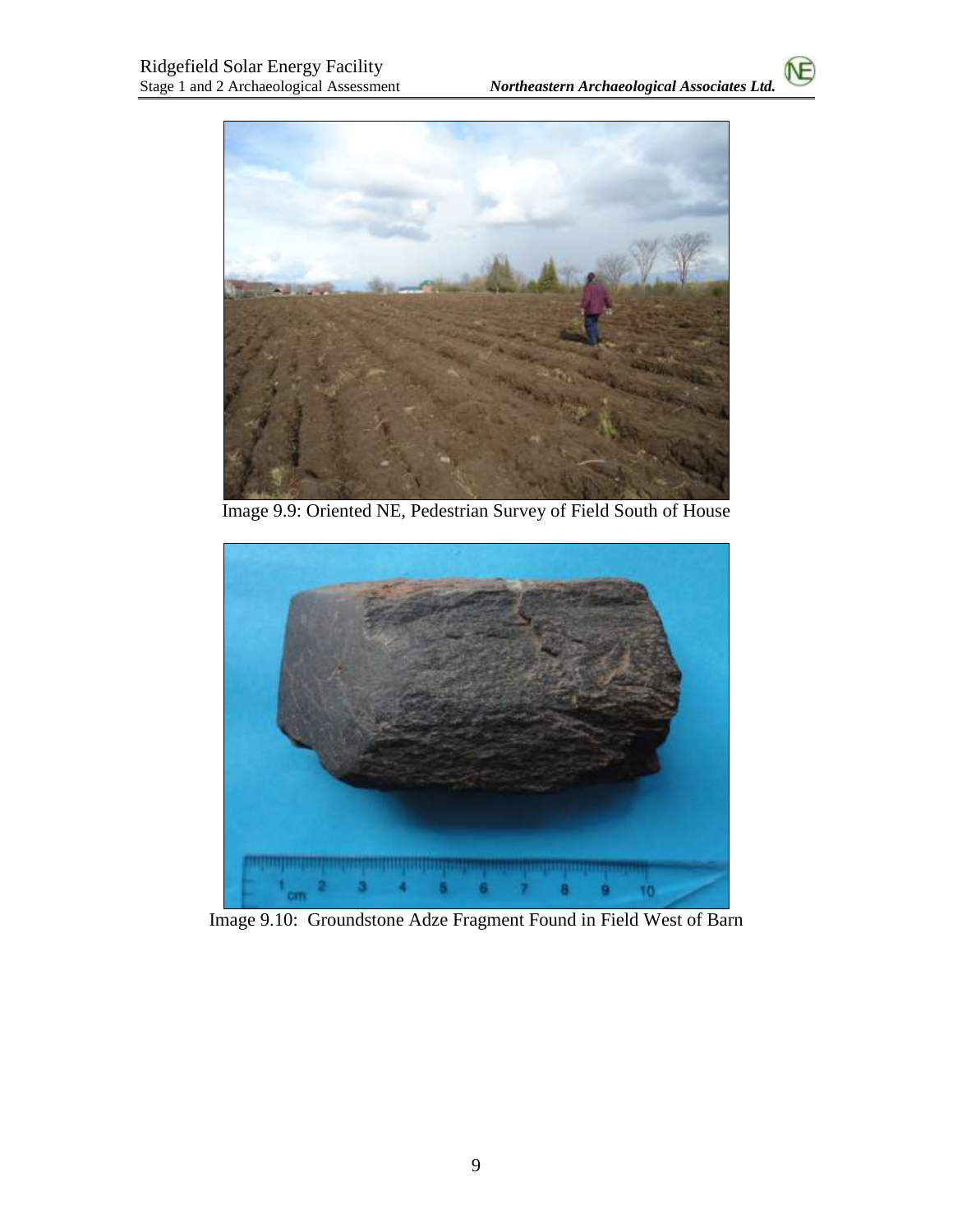ΛÈ

# 10.0 MAPS



Map 10.1: Location of Subject Property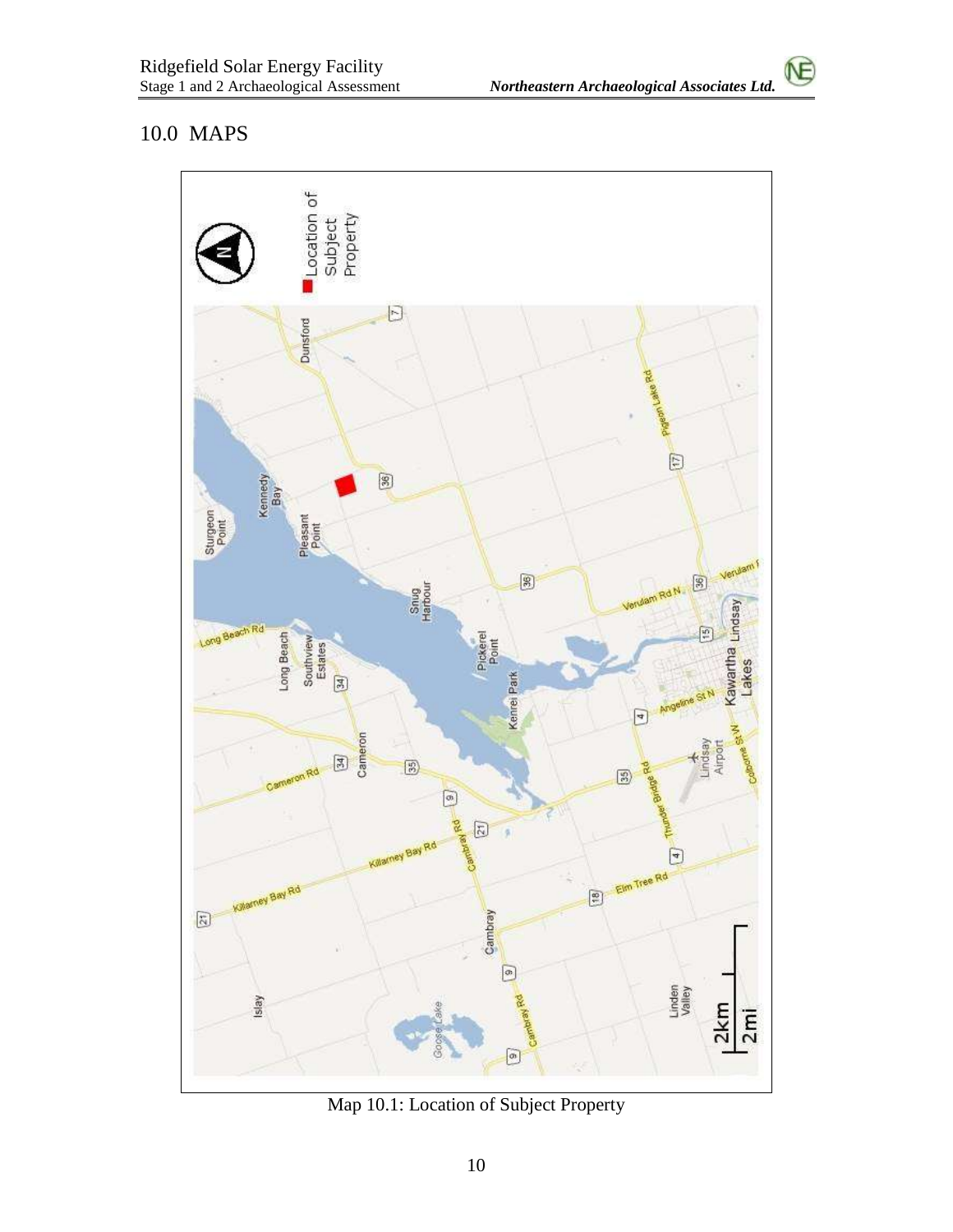ŃΕ



Map 10.2: Current Draft Plan of Solar Facility (Provided by Penn Energy Renewables, Ltd.)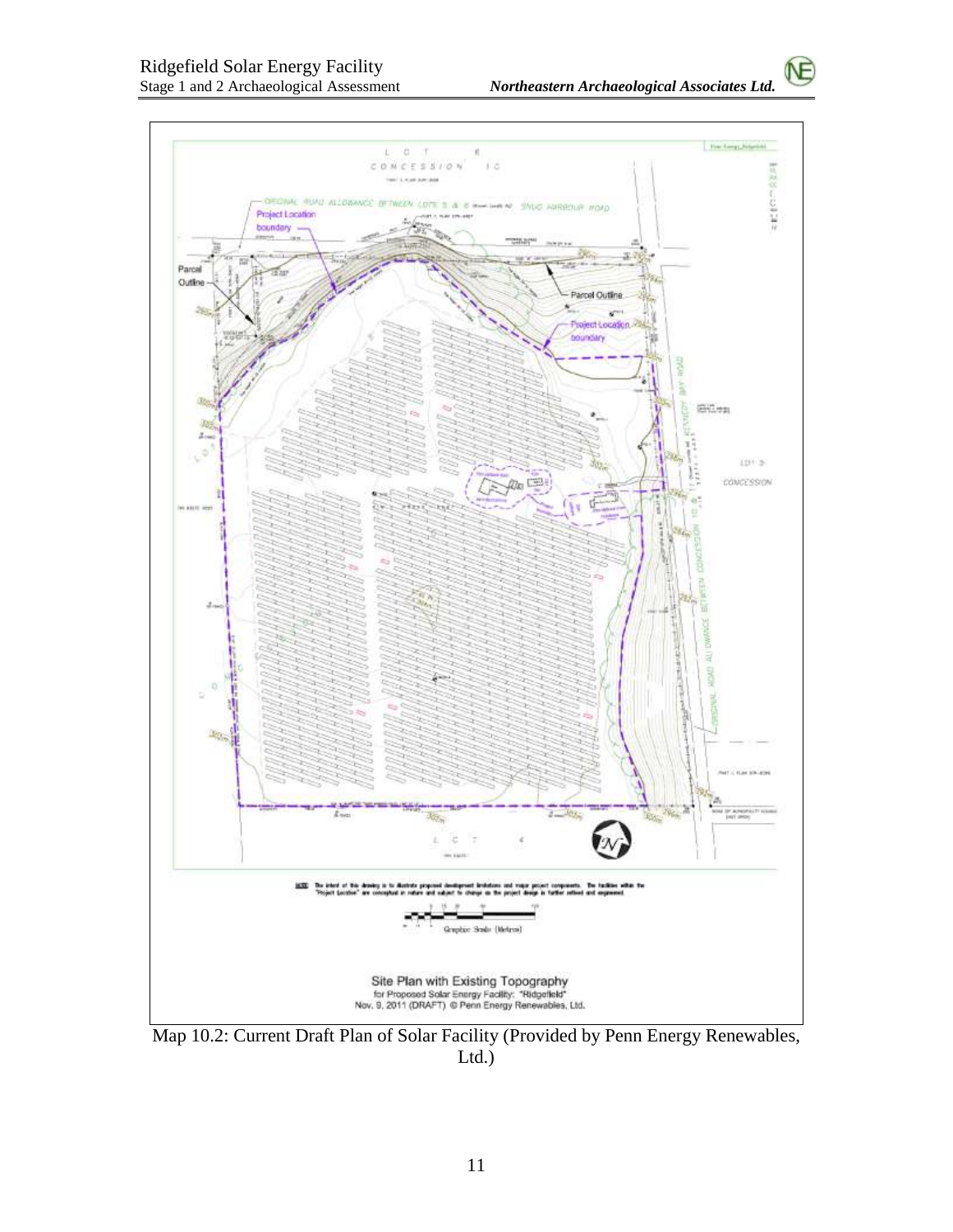١F



Map 10.3: Stage 2 Methodology Overlaid on Draft Plan and Aerial Photo (Original Provided by Penn Energy Renewables, Ltd.)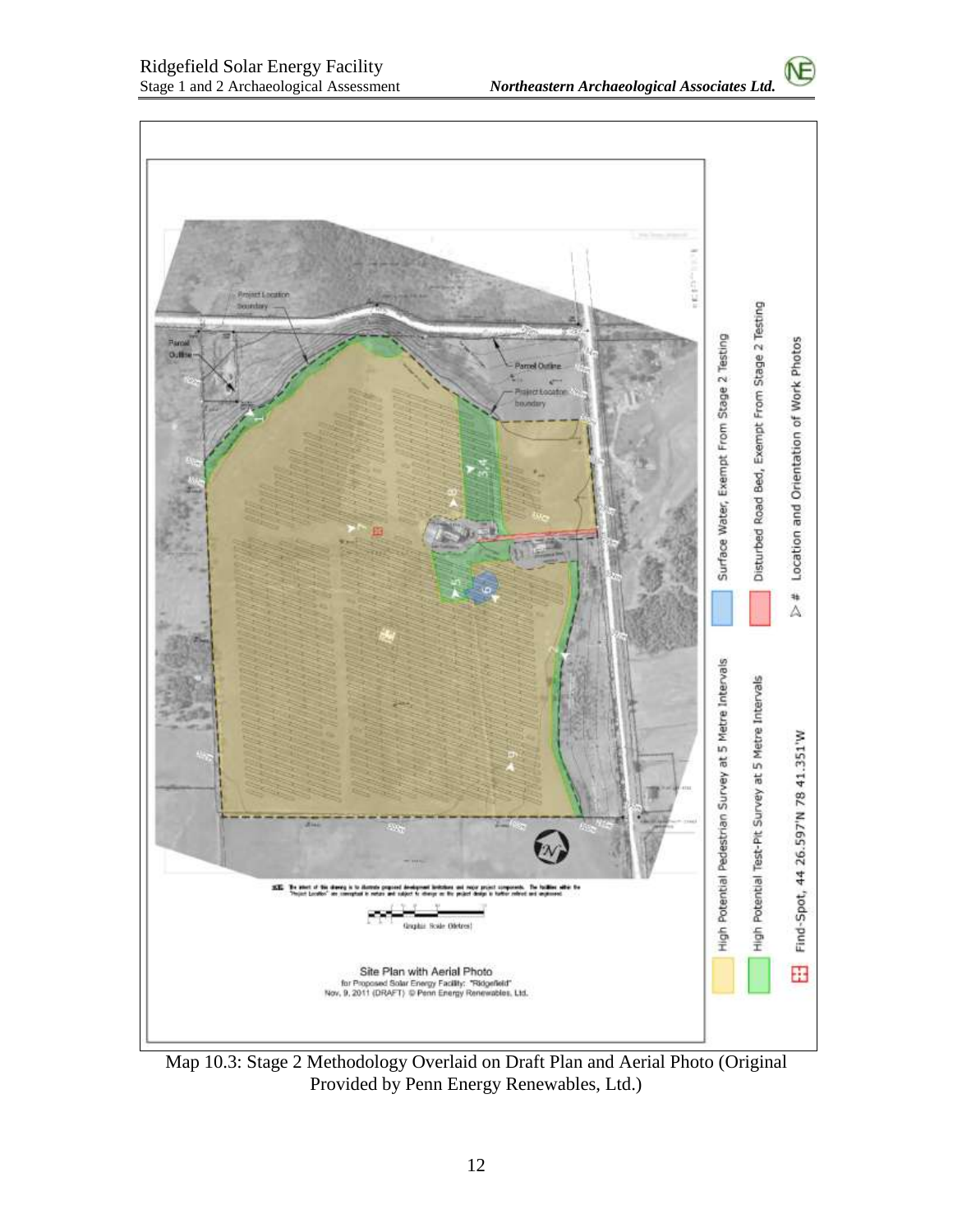

Map 10.4: 1881 Historic Atlas Map Showing Location of Development Property (After Belden & Co. 1881, Alexander Pub. 2000)